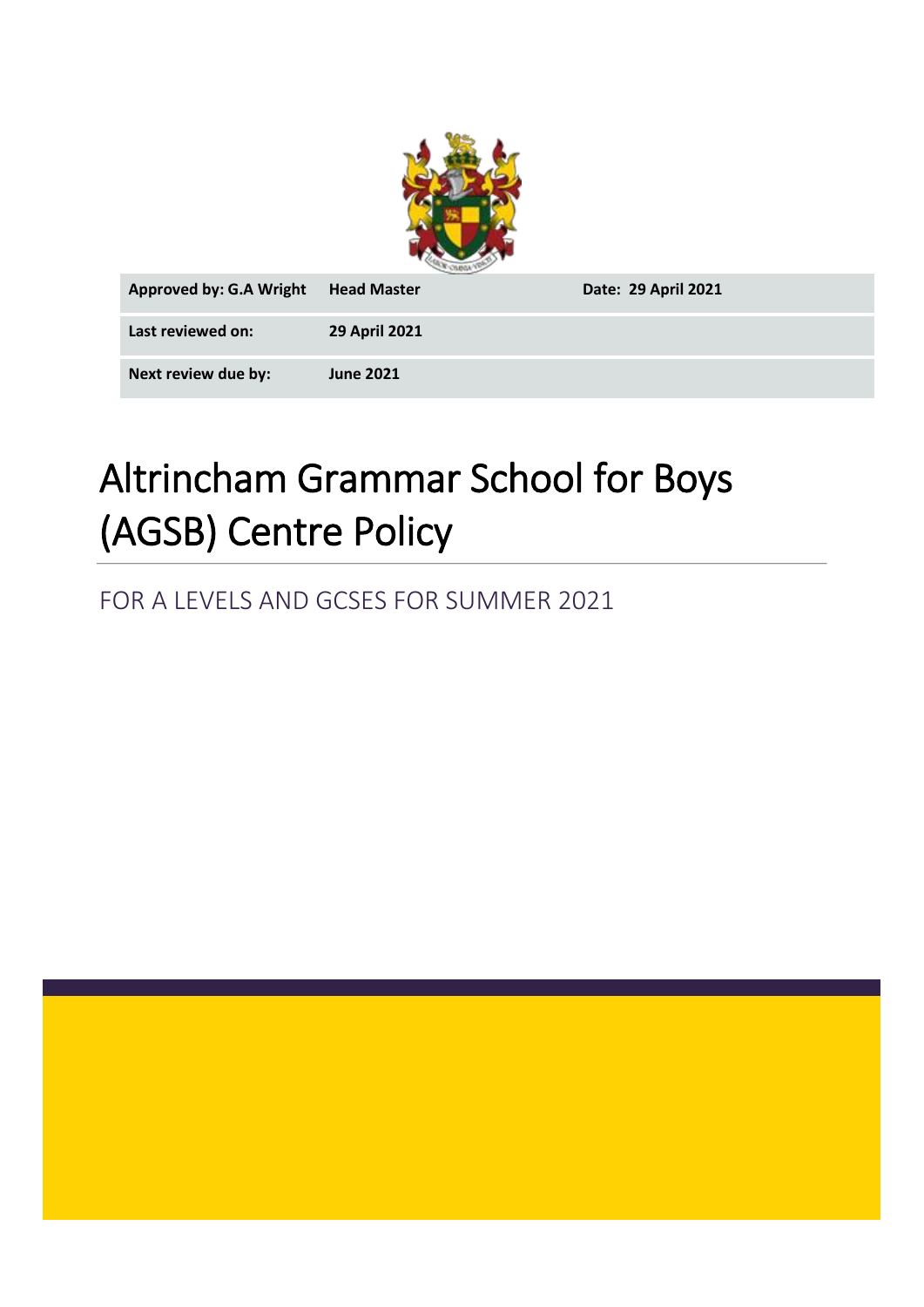

# Centre Policy for determining teacher assessed grades in Summer 2021

# Background

Every centre is required to create a Centre Policy that reflects its individual circumstances. It is anticipated that you may choose to adopt this pre-populated template in full. Or you may choose to make amendments – adding or deleting material – to reflect your own practices. In any case, centres must understand and actively implement the centre policy adopted, although this template is provided for information and does not constitute legal advice.

The template is written with a minimal amount of content in [brackets] that can be deleted, and material in CAPITAL LETTERS that should be added, if the content is retained as part of your policy.

Your policy must take account of the guidance provided in the document: *JCQ Guidance on the determination of grades for A/AS Levels and GCSEs for summer 2021*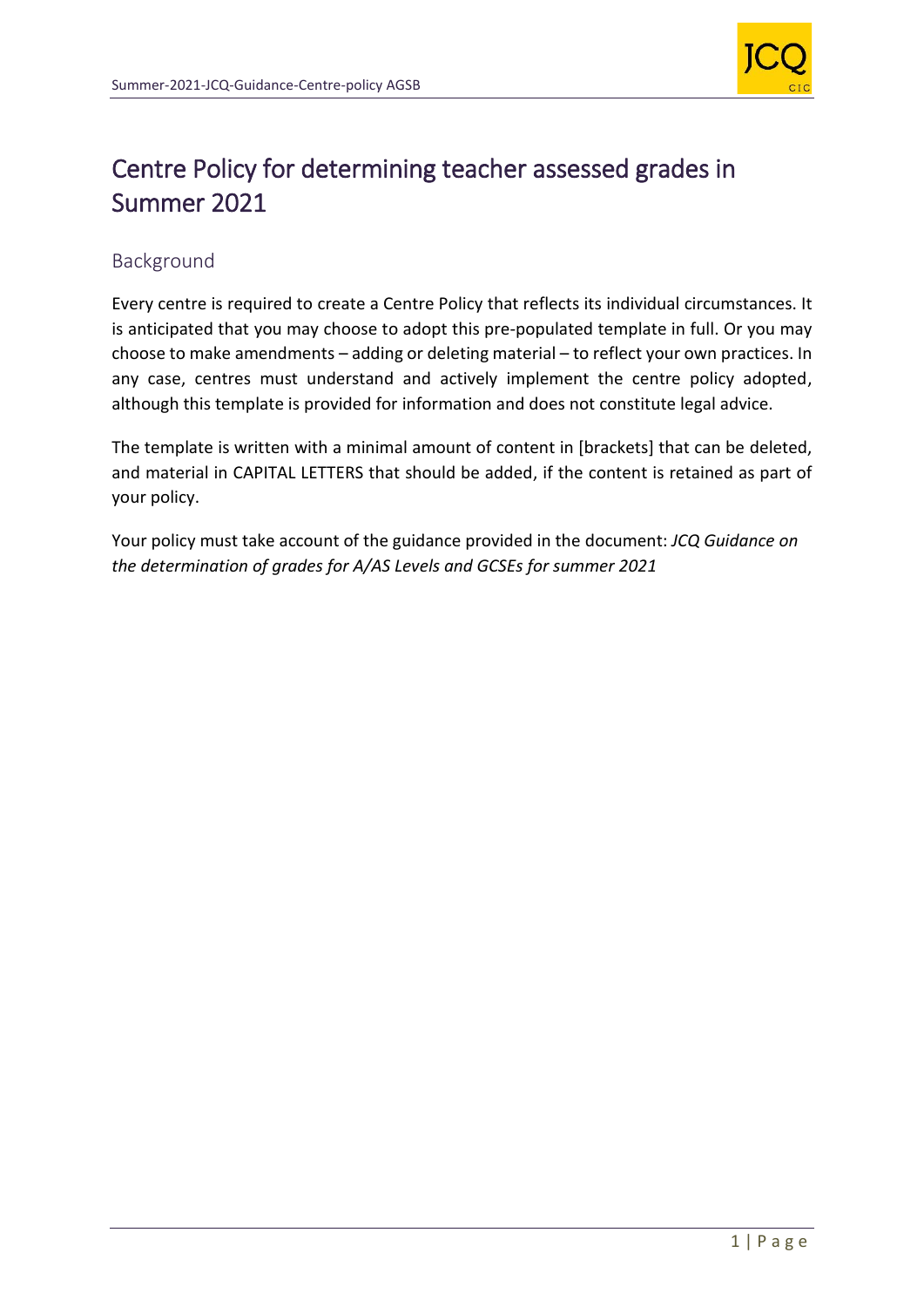

# Centre Policy for determining teacher assessed grades – summer 2021: Altrincham Grammar School for Boys (AGSB)

# Statement of intent

This section outlines the purpose of this document in relation to our centre.

# **Statement of Intent**

The purpose of this policy is*:*

- To ensure that teacher assessed grades are determined fairly, consistently, free from bias and effectively within and across departments.
- To ensure the operation of effective processes with clear guidelines and support for staff.
- To ensure that all staff involved in the processes clearly understand their roles and responsibilities.
- To support teachers to take evidence-based decisions in line with Joint Council for Qualifications guidance.
- To ensure the consideration of historical centre data in the process, and the appropriate decision making in respect of, teacher assessed grades.
- To support a high standard of internal quality assurance in the allocation of teacher assessed grades.
- To support our centre in meeting its obligations in relation to equality legislation.
- To ensure our centre meets all requirements set out by the Department of Education, Ofqual, the Joint Council for Qualifications and awarding organisations for Summer 2021 qualifications.
- To ensure the process for communicating to candidates and their parents/carers how they will be assessed is clear, in order to give confidence.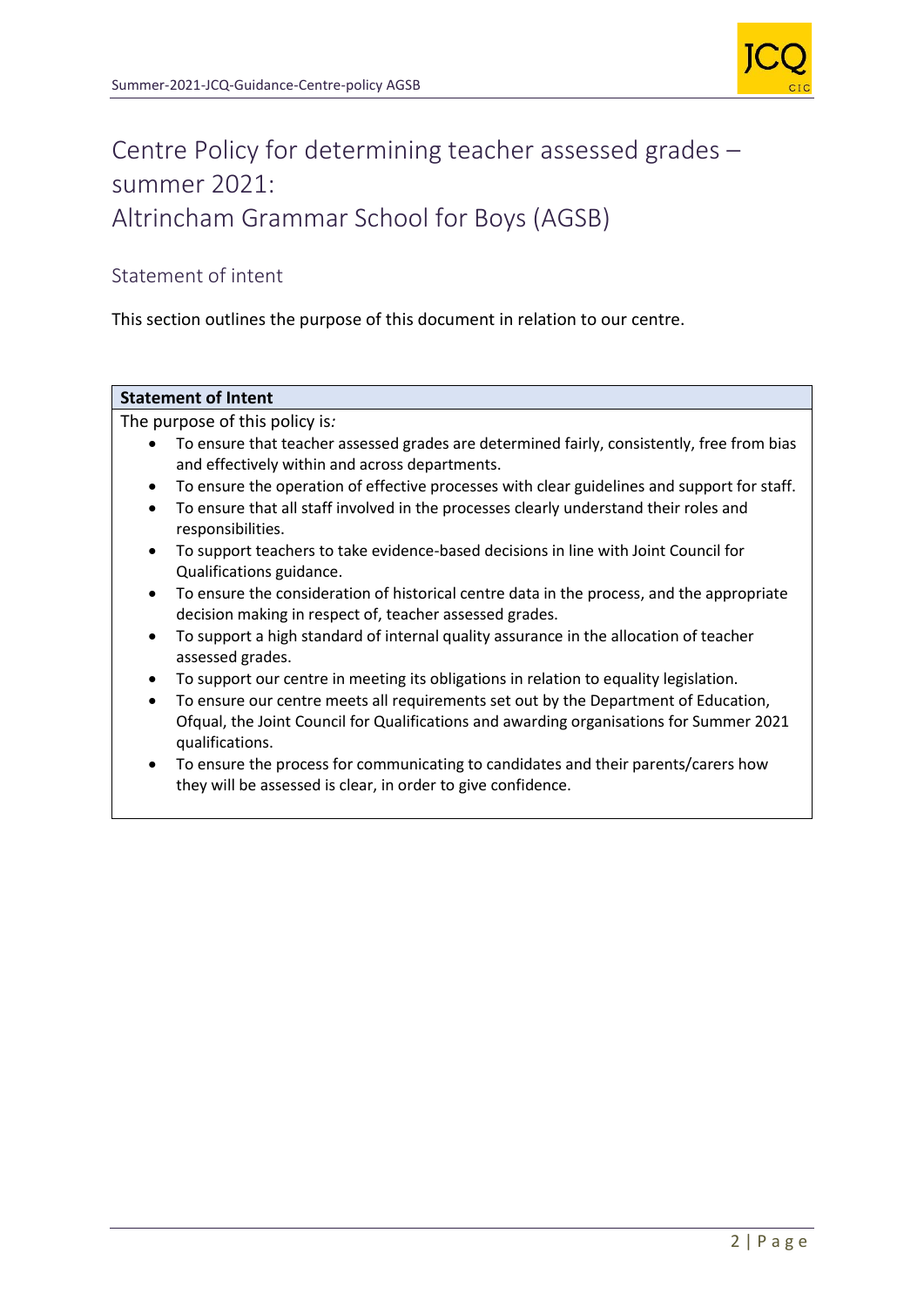

# Roles and responsibilities

This section of our Centre Policy outlines the personnel in our centre who have specific roles and responsibilities in the process of determining teacher assessed grades this year.

#### **Roles and Responsibilities**

This section gives details of the roles and responsibilities within our centre:

# *Head of Centre*

- Our Head of Centre, will be responsible for approving our policy for determining teacher assessed grades.
- Our Head of Centre has overall responsibility for Altrincham Grammar School for Boys (AGSB) as an examinations centre and will ensure that clear roles and responsibilities of all staff are defined.
- Our Head of Centre will confirm that teacher assessed grade decisions represent the academic judgement made by teachers and that the checks in place ensure these align with the guidance on standards provided by awarding organisations.
- Our Head of Centre will ensure a robust internal quality assurance process has been produced and signed-off in advance of results being submitted.

# *Senior Leadership Team and Heads of Department*

Our Senior Leadership Team and Heads of Departments will:

- provide training and support to our other staff.
- support the Head of Centre in the quality assurance of the final teacher assessed grades.
- ensure an effective approach within and across departments and authenticating the preliminary outcome from single teacher subjects.
- be responsible for ensuring staff have a clear understanding of the internal and external quality assurance processes and their role within it.
- ensure that all teachers within their department make consistent judgements about student evidence in deriving a grade.
- ensure all staff conduct assessments under the appropriate levels of control with reference to guidance provided by the Joint Council for Qualifications.
- ensure teachers have the information required to make accurate and fair judgments.
- ensure that a Head of Department Checklist is completed for each qualification that they are submitting.
- SLT will produce and distribute guidance to both teachers and parents/students on the appeals process in line with guidance from the JCQ and from awarding bodies

#### *Teachers/ Specialist Teachers / SENCo*

Our teachers, specialist teachers and SENCo will:

• ensure they conduct assessments under our centre's appropriate levels of control and have sufficient evidence, in line with this Centre Policy and guidance from the Joint Council for Qualifications, to provide teacher assessed grades for each student they have entered for a qualification.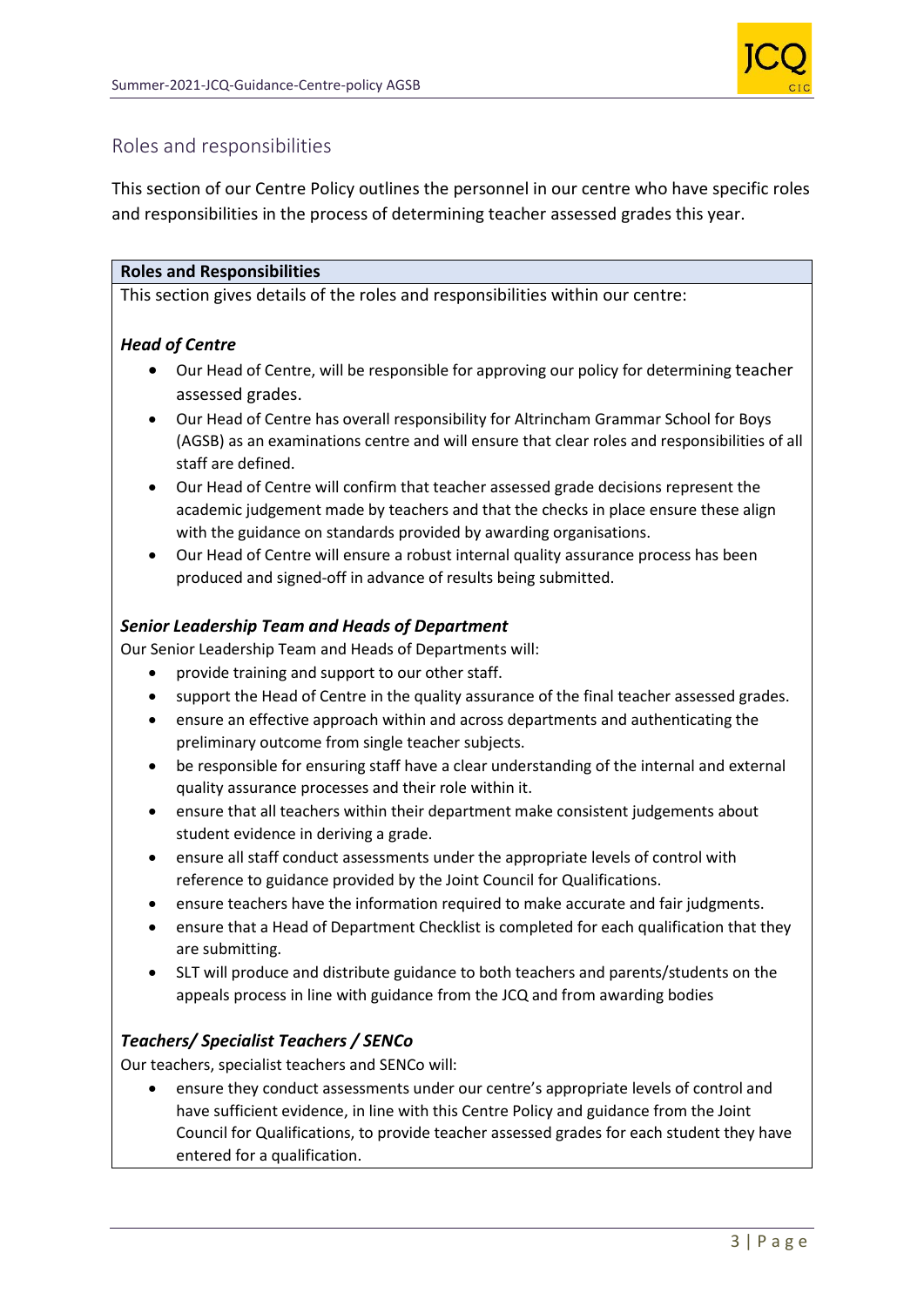

- ensure that the teacher assessed grade they assign to each student is a fair, valid and reliable reflection of the assessed evidence available for each student.
- make judgements based on what each student has been taught and what they have been assessed on, as outlined in the section on grading in the main JCQ guidance**.**
- produce an Assessment Record for each subject cohort, that includes the nature of the assessment evidence being used, the level of control for assessments considered, and any other evidence that explains the determination of the final teacher assessed grades. Any necessary variations for individual students will also be recorded.
- securely store and be able to retrieve sufficient evidence to justify their decisions.
- all grades will be signed off by the subject teacher and Head of Department.

# *Examinations Officer*

Our Examinations Officer will:

• be responsible for the administration of our final teacher assessed grades and for managing the post-results services.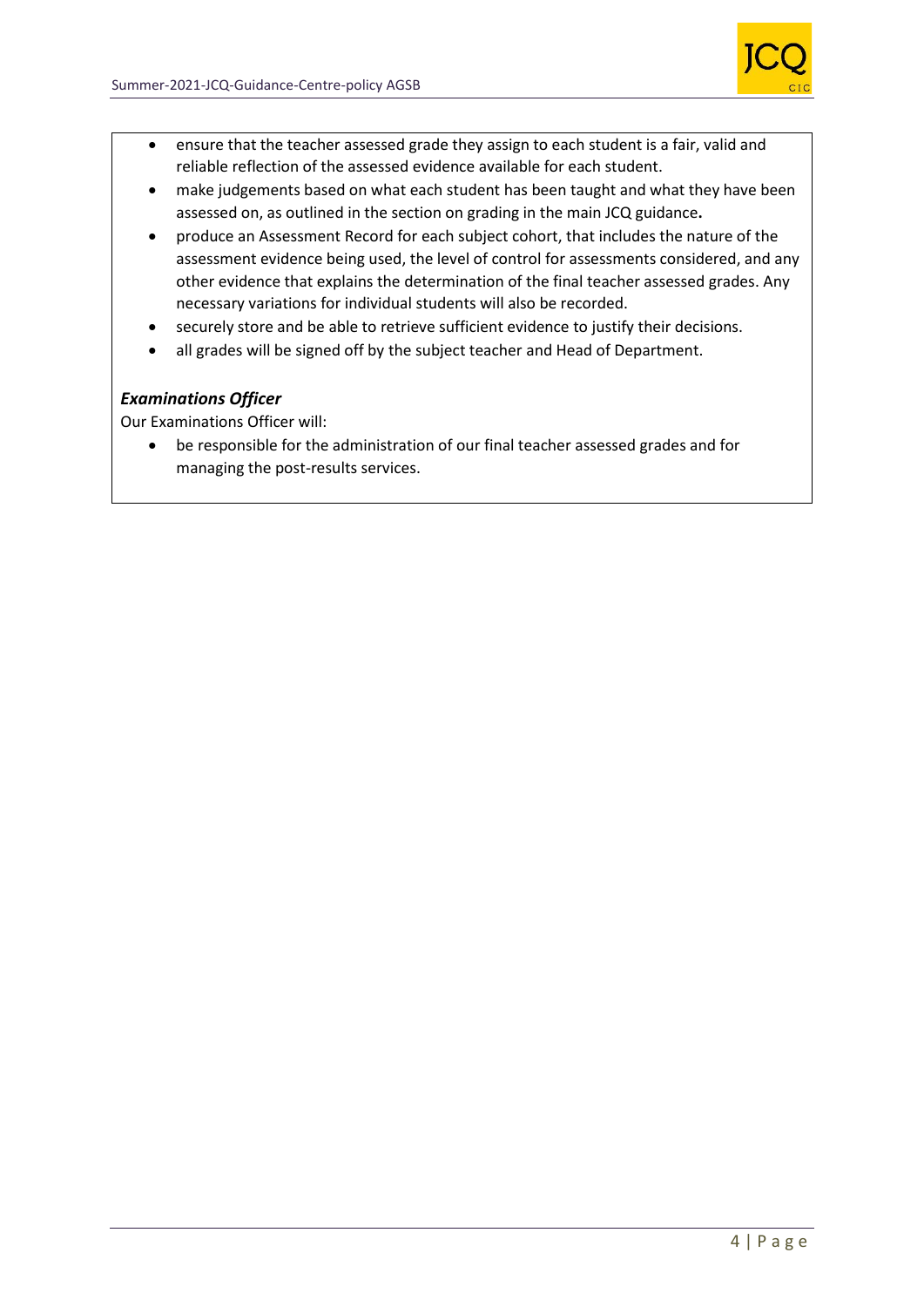

# Training, support and guidance

This section of our Centre Policy outlines the training, support and guidance that our centre will provide to those determining teacher assessed grades this year.

#### **Training**

This section provides details of the approach our centre will take to *training, support and guidance in determining teacher assessed grades this year*

- Teachers involved in determining grades in our centre will attend centre-based training to help achieve consistency and fairness to all students.
- Training and guidance with be provided by the Senior Leadership Team.
- All teachers will have training in:
	- o What evidence can be used
	- o The process for awarding grades at AGSB
	- o How fair and objective decisions can be made using objective evidence
	- o Awarding grades for students with SEND and special consideration
	- o The quality assurance process and teachers/ HODs/SLT roles within it
	- o Unconscious bias
- Teachers will engage fully with all training and support that has been provided by the Joint Council for Qualifications and the awarding organisations.

#### **Support for Newly Qualified Teachers and teachers less familiar with assessment**

This section provides details of our approach to *training, support and guidance for newly qualified teachers and teachers less familiar with assessment*

- We will provide mentoring from experienced teachers to NQTs and teachers less familiar with assessment. The School has 1 NQT who has a Senior Leadership Team Mentor and a Subject Mentor who will support the NQT throughout this process and provide appropriate guidance.
- We will put in place additional internal reviews of teacher assessed grades for the NQT and other teachers as appropriate.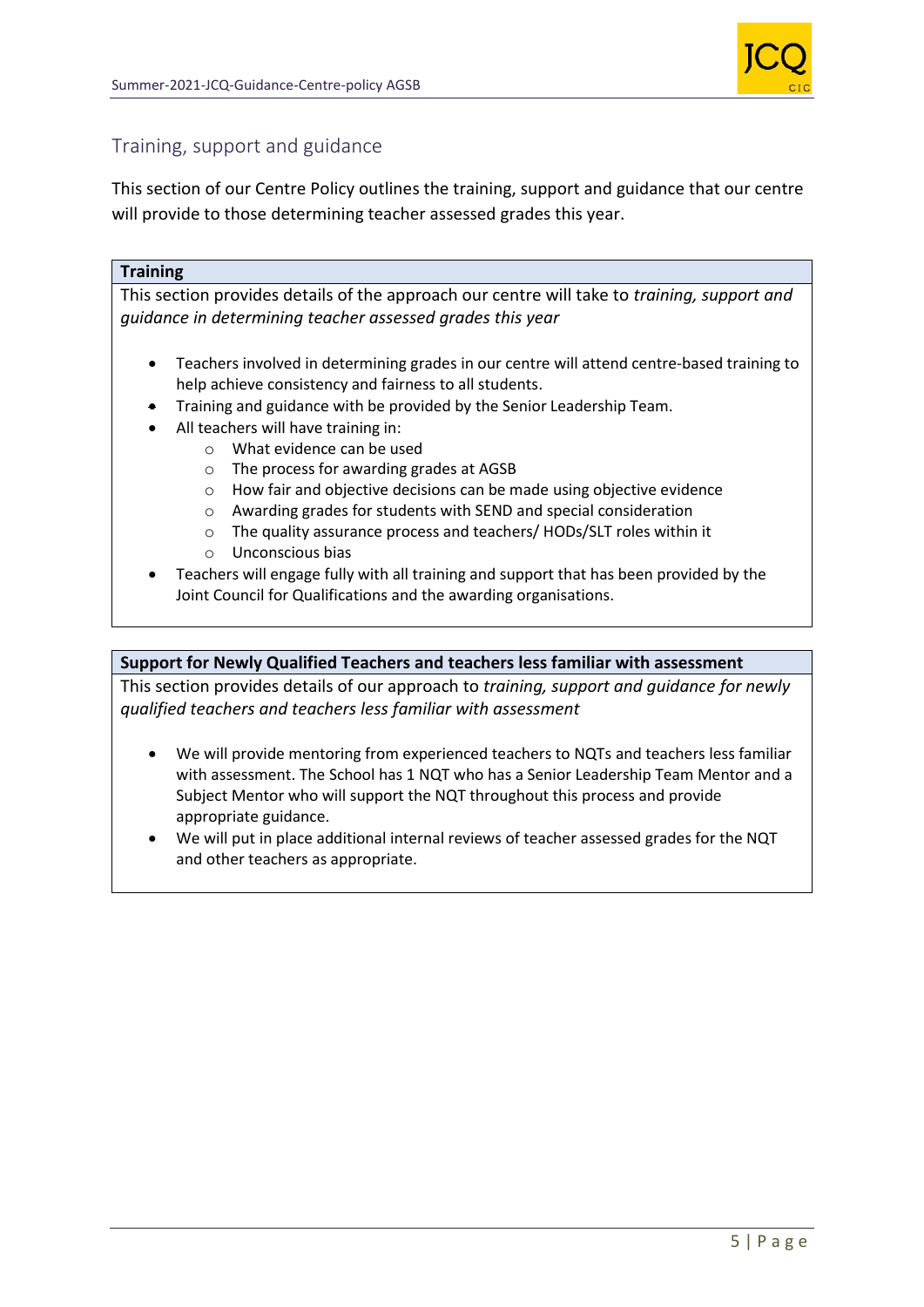

# Use of appropriate evidence

This section of our Centre Policy indicates how our centre will give due regard to the section in the JCQ guidance entitled: *Guidance on grading for teachers*.

#### **A. Use of evidence**

-

This section gives details in relation to our use of evidence.

- Guidance from OFQUAL has been shared with teachers and heads of department to inform their decisions about what evidence can be used. Training has also been provided for heads of department, about selecting appropriate evidence. Departments have been told that they can use evidence from the following:
- student work produced in response to assessment materials provided by the exam board, including groups of questions, past papers or similar materials such as practice or sample papers
- non-exam assessment (NEA) work (often referred to as coursework), even if this has not been fully completed
- student work produced in centre-devised tasks that reflect the specification, that follow the same format as exam board materials and have been marked in a way that reflects exam board mark schemes - this can include:
- substantial class or homework (including those that took place during remote learning)
- internal tests taken by pupils
- trial exams taken over the course of study
- records of a student's capability and performance over the course of study in performance-based subjects such as music and PE
- records of each student's progress and performance over the course of study

Teachers making judgements will have regard to the Ofqual Head of Centre guidance on recommended evidence, and further guidance provided by awarding organisations.

All candidate evidence used to determine teacher assessed grades, and associated documentation, will be retained and made available for the purposes of external quality assurance and appeals.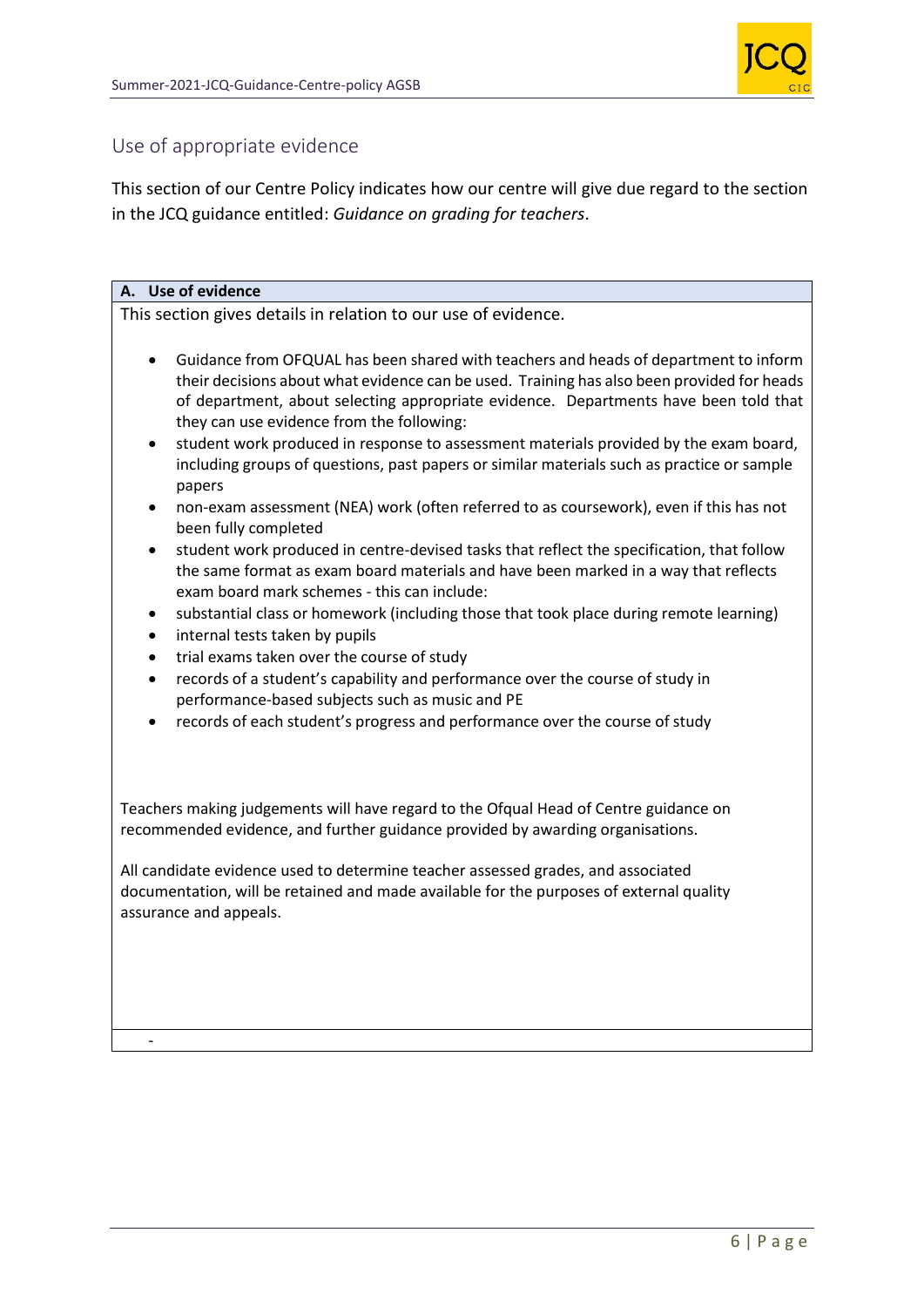

*Our centre will ensure the appropriateness of evidence and balance of evidence in arriving at grades in the following ways:*

- We will consider the level of control under which an assessment was completed, for example, whether the evidence was produced under high control and under supervision or at home.
- We will ensure that we are able to authenticate the work as the student's own, especially where that work was not completed within the school or college.
- We will consider the limitations of assessing a student's performance when using assessments that have been completed more than once, or drafted and redrafted, where this is not a skill being assessed.
- We will consider the specification and assessment objective coverage of the assessment.
- We will consider the depth and breadth of knowledge, understanding and skills assessed, especially higher order skills within individual assessments.

### Determining teacher assessed grades

*This section of our Centre Policy outlines the approach our centre will take to awarding teacher assessed grades.*

#### **Awarding teacher assessed grades based on evidence**

We give details here of our centre's approach to awarding teacher assessed grades:

- Our teachers will determine grades based on evidence which is commensurate with the standard at which a student is performing, i.e. their demonstrated knowledge, understanding and skills across the content of the course they have been taught.
- Our teachers will record how the evidence was used to arrive at a fair and objective grade, which is free from bias.
- The head of department will produce an Assessment Record for each qualification. Variations for individual students will be taken into consideration in the grading process.

#### **Internal quality assurance**

This section of our Centre Policy outlines the approach our centre will take to ensure internal standardisation of teacher assessed grades, to ensure consistency, fairness and objectivity of decisions.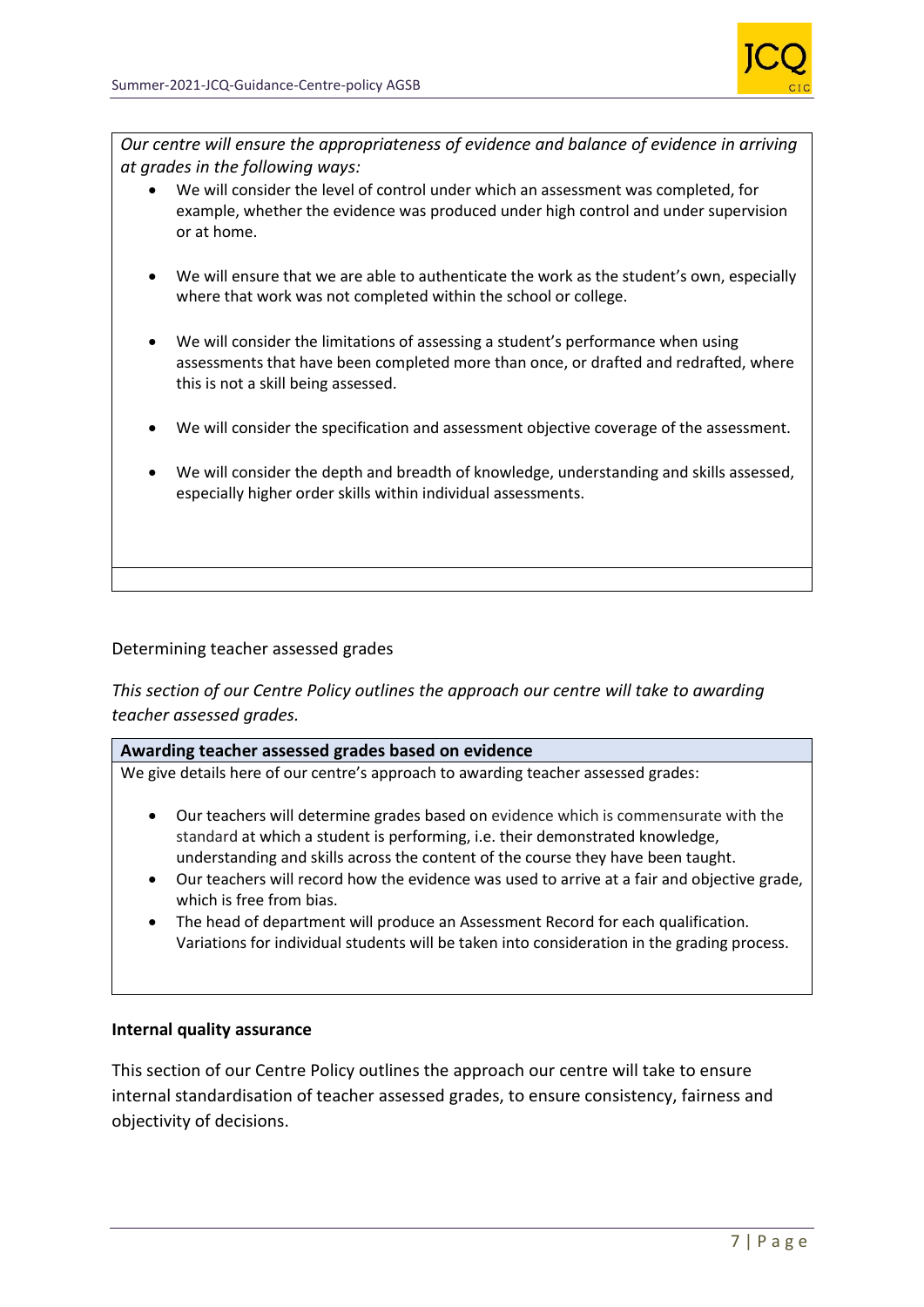

#### *Head of Centre Internal Quality Assurance and Declaration*

#### **Internal quality assurance**

This section gives details of our approach to internal standardisation, within and across subject departments.

- We will ensure that all teachers involved in deriving teacher assessed grades read and understand this Centre Policy document.
- In subjects where there is more than one teacher and/or class in the department, we will ensure that our centre carries out an internal standardisation process.
- We will ensure that all teachers are provided with training and support to ensure they take a consistent approach to:
	- o Arriving at teacher assessed grades
	- o Marking of evidence
	- o Reaching a holistic grading decision
	- o Applying the use of grading support and documentation
- We will conduct internal standardisation across all grades.
- We will ensure that the Assessment Record will form the basis of internal standardisation and discussions across teachers to agree the awarding of teacher assessed grades.
- Where necessary, we will review and reflect on individual grading decisions to ensure alignment with the standards as outlined by our awarding organisation(s).
- Where appropriate, we will amend individual grade decisions to ensure alignment with the standards as outlined by our awarding organisation(s).
- Where there is only one teacher involved in marking assessments and determining grades, then the output of this activity will be reviewed by the department senior leadership link teacher.
- In respect of equality legislation, we will consider the range of evidence for students of different protected characteristics that are included in our internal standardisation.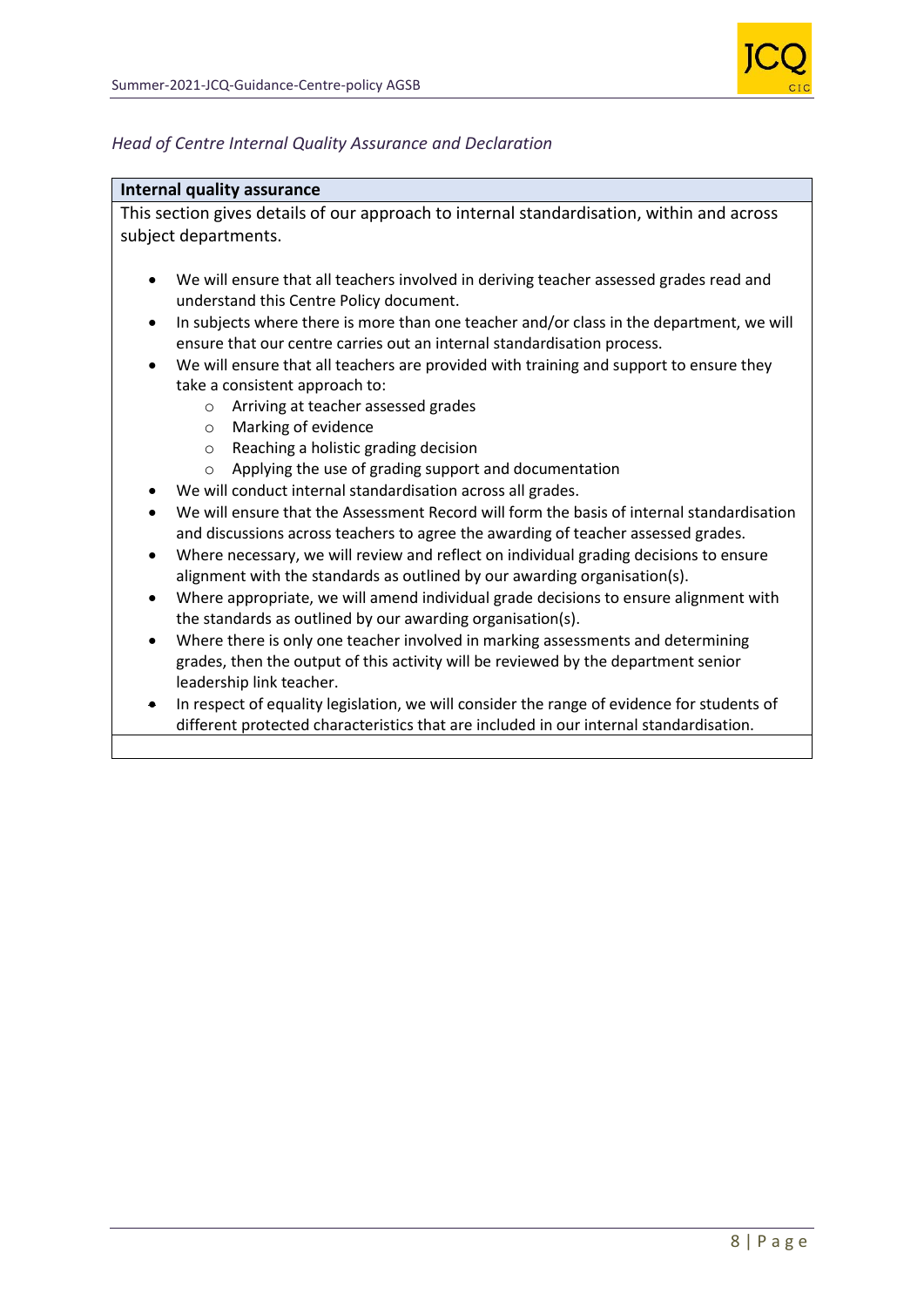

Comparison of teacher assessed grades to results for previous cohorts

This section of our Centre Policy outlines the approach we will take to compare our teacher assessed grades in 2021 with results from previous cohorts.

#### **Comparison of Teacher Assessed Grades to results for previous cohorts**

This section gives details of our internal process to ensure a comparison of teacher assessed grades at qualification level to results for previous cohorts in our centre taking the same qualification.

- We will compile information on the grades awarded to our students in past June series in which exams took place (e.g. 2017 - 2019).
- We will consider the size of our cohort from year to year.
- We will consider variation in relevant baseline target data for the cohort and different subject cohorts
- We will consider the stability of our centre's overall grade outcomes from year to year.
- We will consider both subject and centre level variation in our outcomes during the internal quality assurance process.
- We will prepare a succinct narrative on the outcomes of the review against historic data which, in the event of significant divergence from the qualifications-levels profiles attained in previous examined years, which address the reasons for this divergence. This commentary will be available for subsequent review during the QA process.

*This section gives details of the approach our centre will follow if our initial teacher assessed grades for a qualification are viewed as overly lenient or harsh compared to results in previous years.*

- We will compile historical data giving appropriate regard to potential mixtures of A\*-G and 9-1 grades in GCSEs. Where required, we will use the Ofqual guidance to convert legacy grades into the new 9 to 1 scale.
- Where there is significant variation SLT will review the evidence, base used in determining the final awarded grade

*This section gives details of changes in our cohorts that need to be reflected in our comparisons.* 

• We will omit subjects that we no longer offer from the historical data.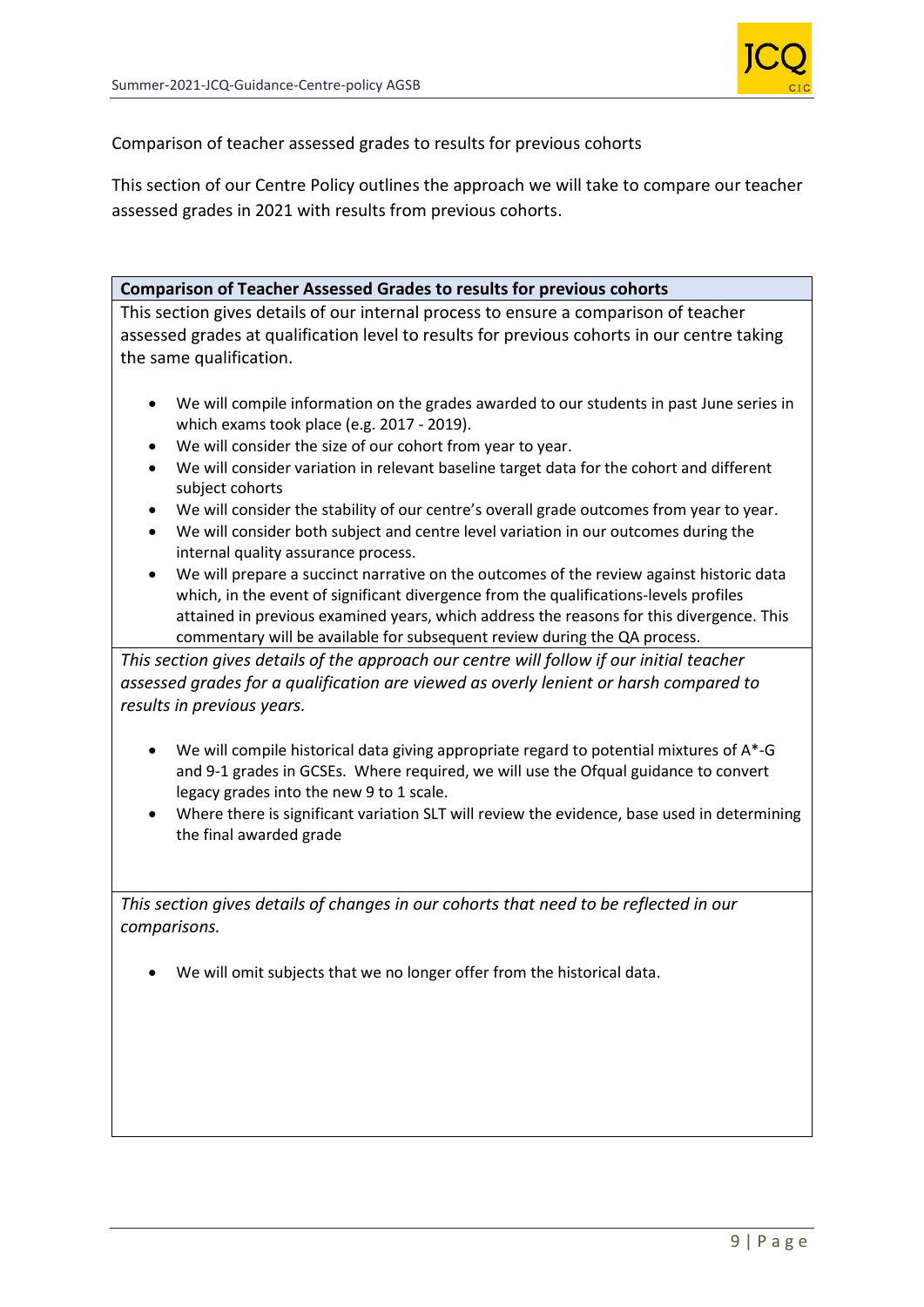

# Access Arrangements and Special Considerations

This section of our Centre Policy outlines the approach our centre will take to provide students with appropriate access arrangements and take into account mitigating circumstances in particular instances.

# **Reasonable adjustments and mitigating circumstances (special consideration)**

This section gives details of our approach to access arrangements and mitigating circumstances (special consideration).

- Where students have agreed access arrangements or reasonable adjustments (for example a reader or scribe) we will make every effort to ensure that these arrangements are in place when assessments are being taken.
- Where an assessment has taken place without an agreed reasonable adjustment or access arrangement, we will take account of this when making judgements. Where possible, alternative evidence will be used.
- Where illness or other personal circumstances might have affected performance in assessments used in determining a student's standard of performance, we will take account of this when making judgements.
- We will record, as part of the departmental spreadsheets, how we have incorporated any necessary variations to take account of the impact of illness or personal circumstances on the performance of individual students in assessments.
- To ensure consistency in the application of Special Consideration, we will ensure all teachers have read and understood the document:  $JCQ - A$  guide to the special [consideration process, with effect from 1 September 2020](https://www.jcq.org.uk/wp-content/uploads/2020/08/A-guide-to-the-spec-con-process-202021-Website-version.pdf)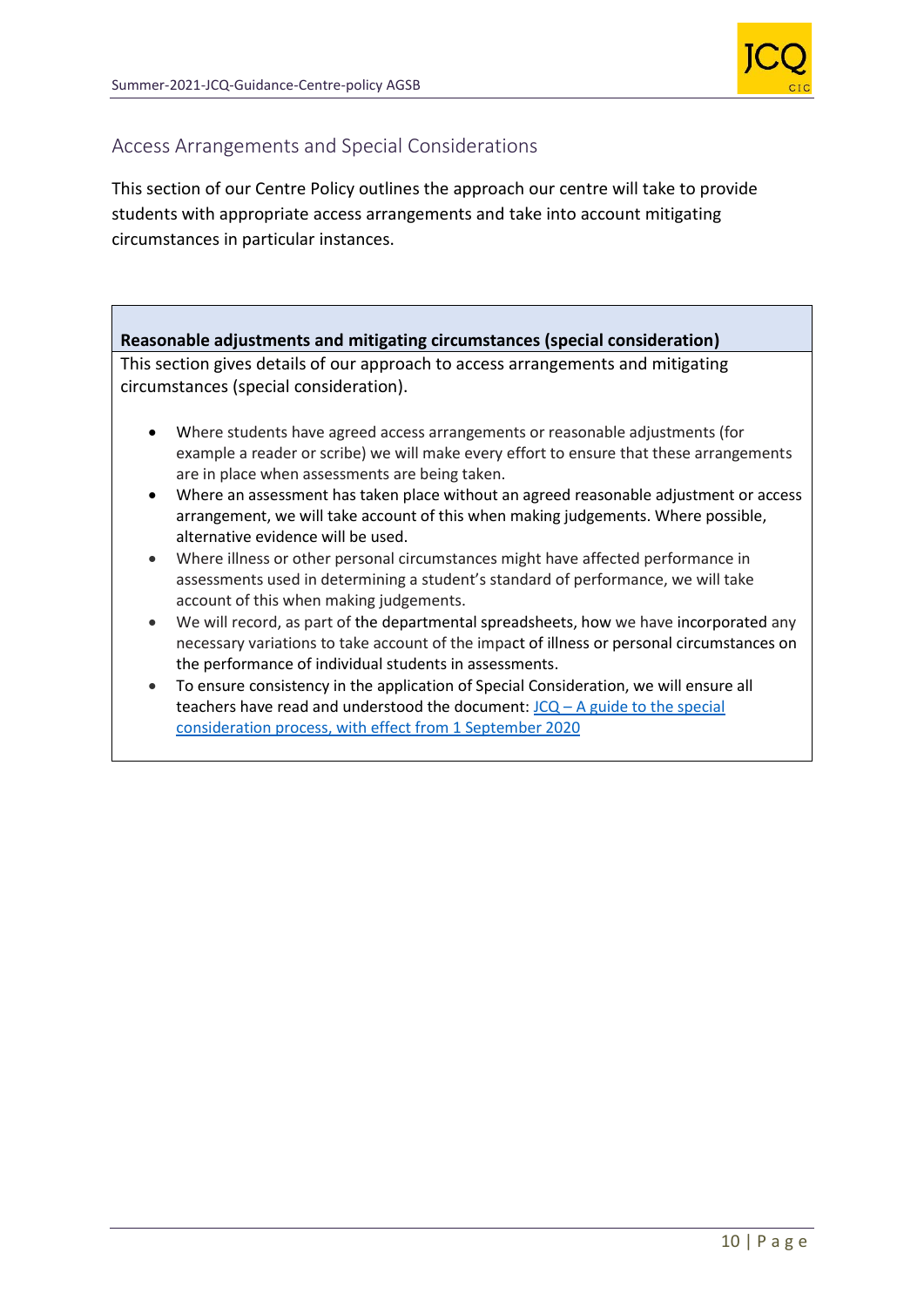

# Addressing disruption/differential lost learning (DLL)

# B. **Addressing Disruption/Differentiated Lost Learning (DLL)**

This section gives details of our approach to address disruption or differentiated lost teaching.

• Teacher assessed grades will be determined based on evidence of the content that has been taught and assessed for each student.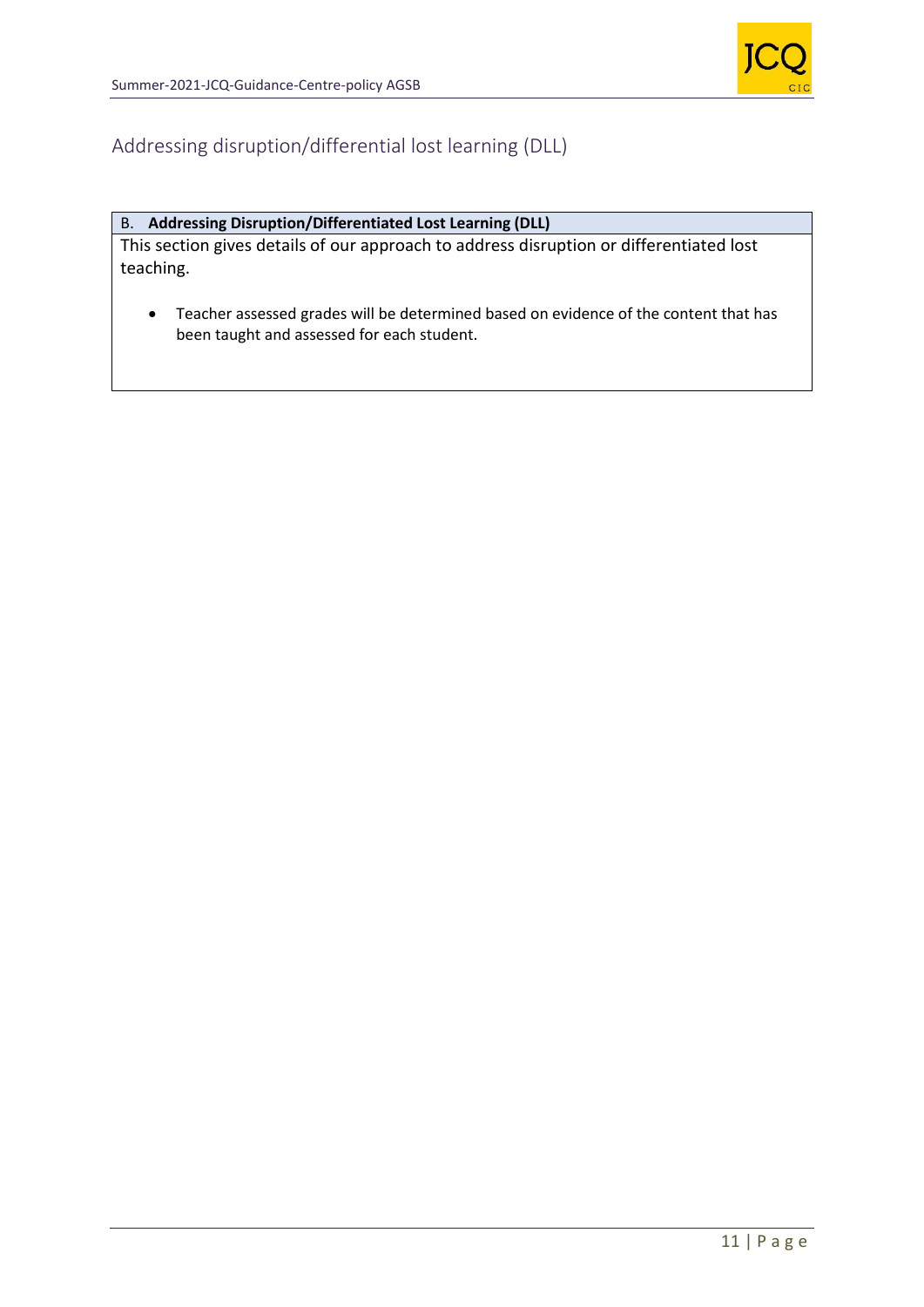

# **Objectivity**

This section of our Centre Policy outlines the arrangements in place to ensure objectivity of decisions.

# **Objectivity**

This section gives a summary of the arrangements in place within our centre in relation to objectivity.

Staff will fulfil their duties and responsibilities in relation to relevant equality and disability legislation.

Senior Leaders, Heads of Department and Centre will consider:

- sources of unfairness and bias (situations/contexts, difficulty, presentation and format, language, conditions for assessment, marker preconceptions);
- how to minimise bias in questions and marking and hidden forms of bias); and
- bias in teacher assessed grades.

To ensure objectivity, all staff involved in determining teacher assessed grades will be made aware that:

- unconscious bias can skew judgements;
- the evidence presented should be valued for its own merit as an indication of performance and attainment;
- teacher assessed grades should not be influenced by candidates' positive or challenging personal circumstances, character, behaviour, appearance, socio-economic background, or protected characteristics;
- unconscious bias is more likely to occur when quick opinions are formed

Trial Exams in March 2021 and May Mini Assessments 2021 were anonymised; all pupils used their exam number rather than their name.

The Head of Science has a son in Year 11 at the School. The Head of Science is aware of the Conflict of Interest and has signed a Conflict of Interest Declaration. All GCSE Science data will be managed by the SLT Link for Science.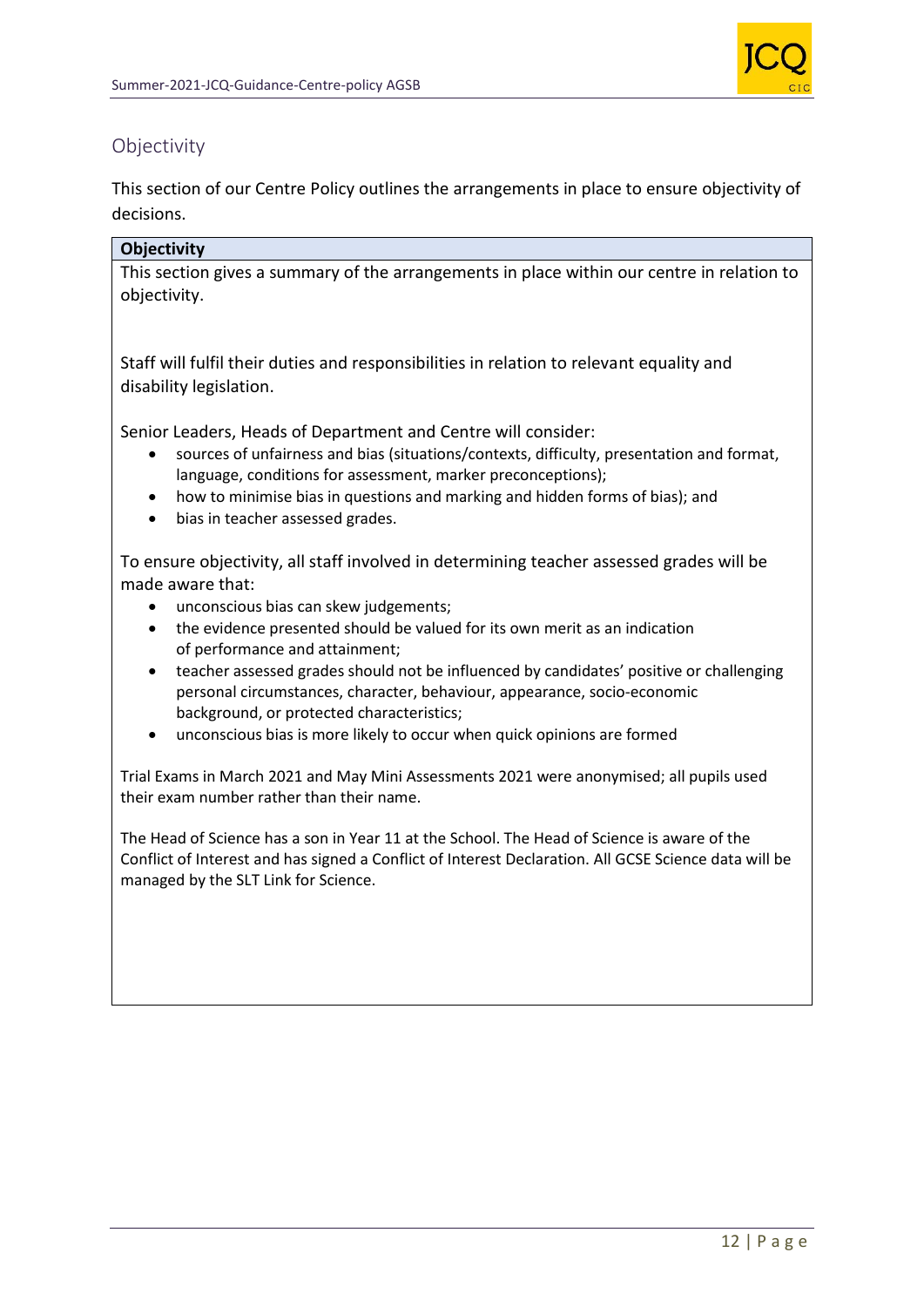

# Recording decisions and retention of evidence and data

This section of our Centre Policy outlines our arrangements to recording decisions and to retaining evidence and data.

|       | C. Recording Decisions and Retention of Evidence and Data                            |  |
|-------|--------------------------------------------------------------------------------------|--|
|       | This section outlines our approach to recording decisions and retaining evidence and |  |
| data. |                                                                                      |  |

- We will ensure that teachers and Heads of Departments maintain records that show how the teacher assessed grades process operated, including the rationale for decisions in relation to individual marks/grades.
- We will ensure that evidence is maintained across a variety of tasks to develop a holistic view of each student's demonstrated knowledge, understanding and skills in the areas of content taught.
- We will put in place recording requirements for the various stages of the process to ensure the accurate and secure retention of the evidence used to make decisions.
- We will comply with our obligations regarding data protection legislation.
- We will ensure that the grades accurately reflect the evidence submitted.
- We will ensure that evidence is retained electronically or on paper in a secure centrebased system that can be readily shared with our awarding organisation(s).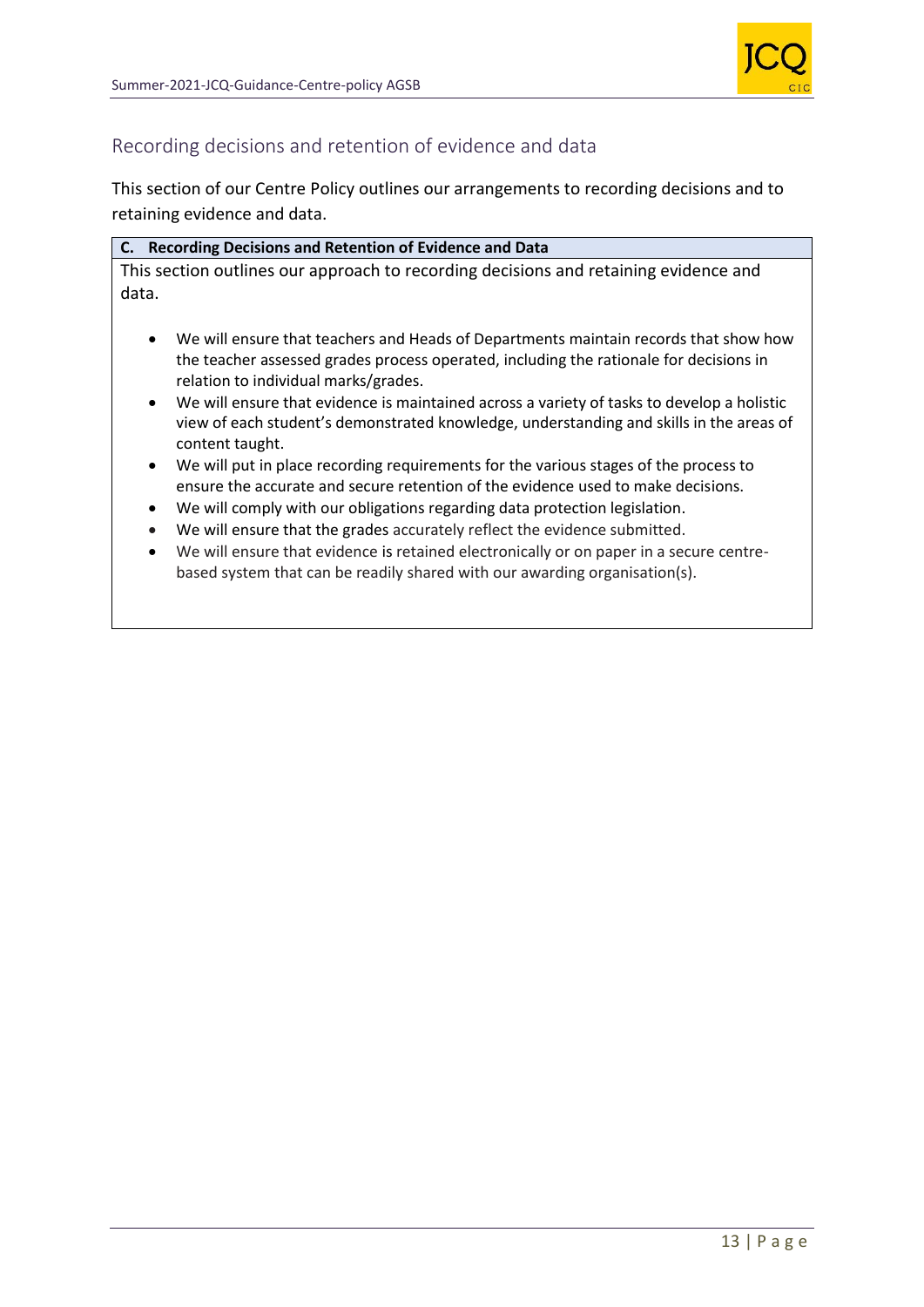

# Authenticating evidence

#### **D. Authenticating evidence**

This section of our Centre Policy details the mechanisms in place to ensure that teachers are confident in the authenticity of evidence, and the process for dealing with cases where evidence is not thought to be authentic – do we have one of these- very difficult to deal with.

- Robust mechanisms, which will include ensuring students sign a declaration to confirm that work produced is their own and completed without inappropriate levels of support for assessment evidence completed with limited levels of control.
- It is understood that awarding organisations will investigate instances where it appears evidence is not authentic. We will follow all guidance provided by awarding organisations to support these determinations of authenticity.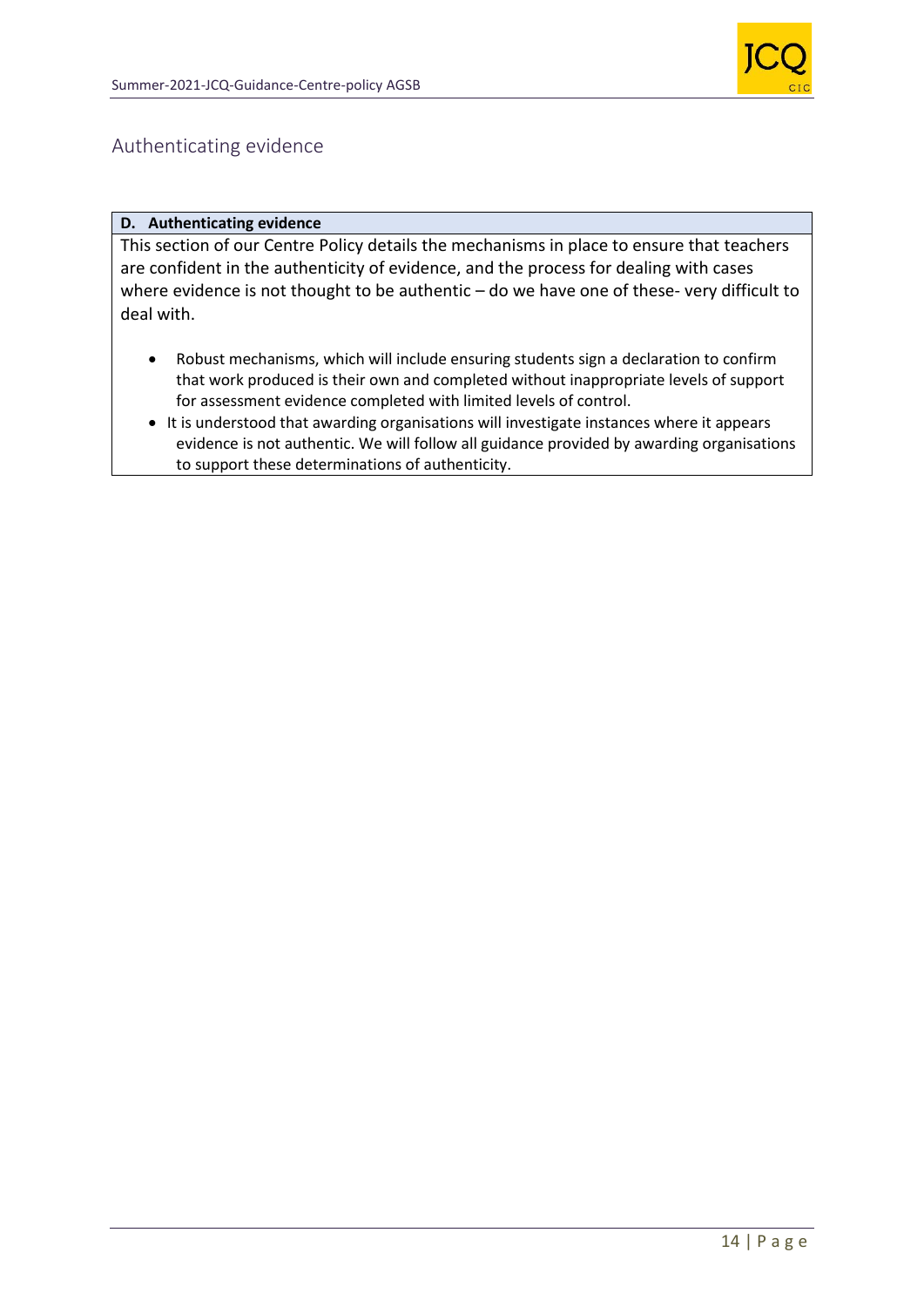

# Confidentiality, malpractice and conflicts of interest

# *Confidentiality*

*This section of our Centre Policy outlines the measures in place to ensure the confidentiality of the grades our centre determines, and to make students aware of the range of evidence on which those grades will be based.*

#### **A. Confidentiality**

*This section details the measures in place in our centre to maintain the confidentiality of grades, while sharing information regarding the range of evidence on which the grades will be based.* 

- All staff involved have been made aware of the need to maintain the confidentiality of teacher assessed grades.
- All teaching staff have been briefed on the requirement to share details of the range of evidence on which students' grades will be based, while ensuring that details of the final grades remain confidential.
- Relevant details from this Policy, including requirements around sharing details of evidence and the confidentiality requirements, have been shared with parents/guardians.

#### *Malpractice*

This section of our Centre Policy outlines the measures in place to prevent malpractice and other breaches of exam regulations, and to deal with such cases if they occur.

#### **B. Malpractice**

*This section details the measures in place in our centre to prevent malpractice and, where that proves impossible, to handle cases in accordance with awarding organisation requirements.*

- Our general centre policies regarding malpractice, maladministration and conflicts of interest have been reviewed to ensure they address the specific challenges of delivery in Summer 2021.
- All staff involved have been made aware of these policies, and have received training in them as necessary.
- All staff involved have been made aware of the specific types of malpractice which may affect the Summer 2021 series including:
- o breaches of internal security;
- o deception;
- o improper assistance to students;
- o failure to appropriately authenticate a student's work;
- o over direction of students in preparation for common assessments;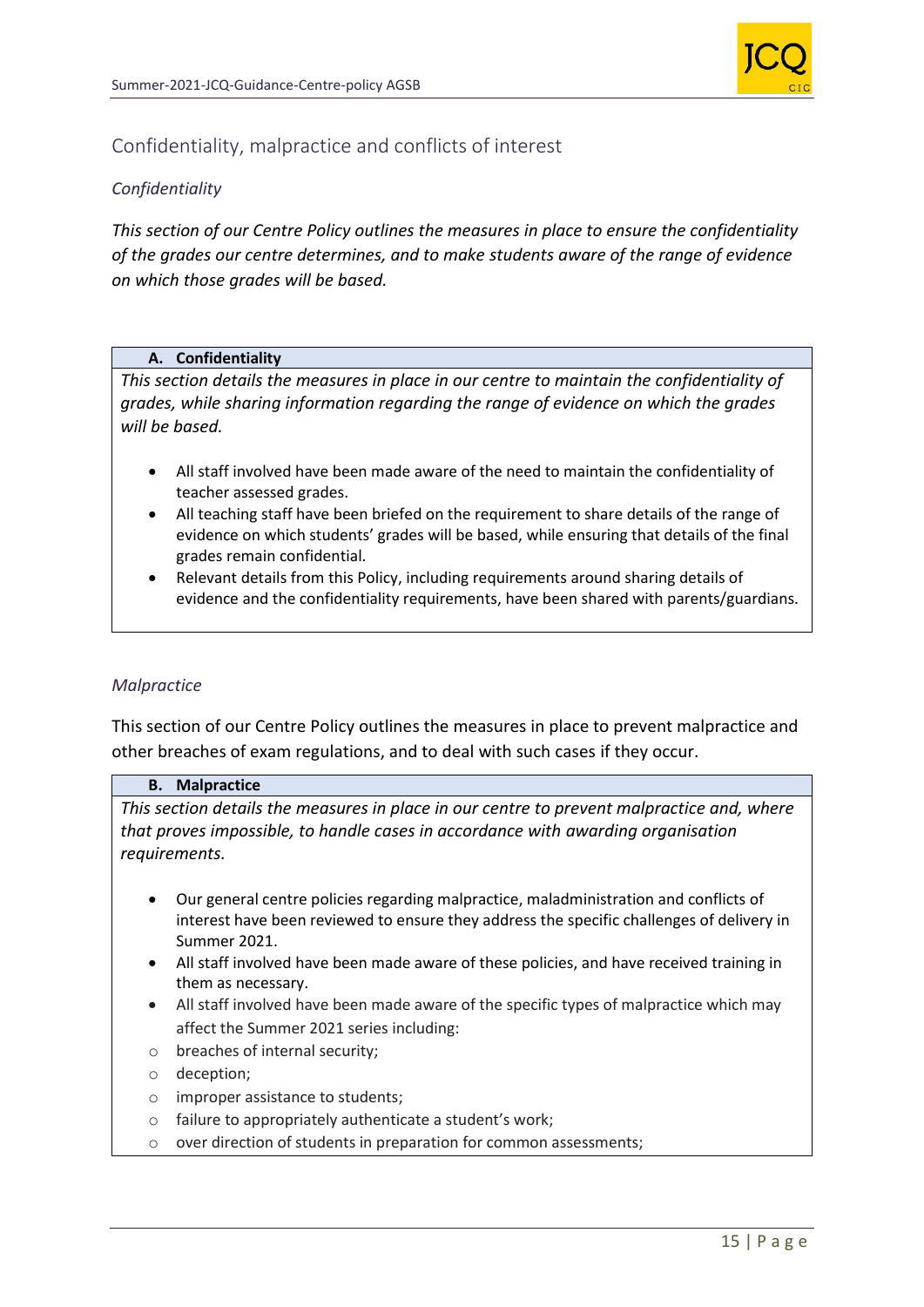

- o allegations that centres submit grades not supported by evidence that they know to be inaccurate;
- $\circ$  centres enter students who were not originally intending to certificate a grade in the Summer 2021 series;
- $\circ$  failure to engage as requested with awarding organisations during the External Quality Assurance and appeal stages; and
- $\circ$  failure to keep appropriate records of decisions made and teacher assessed grades.
- The consequences of malpractice or maladministration as published in the JCQ guidance: [JCQ Suspected](https://www.jcq.org.uk/exams-office/malpractice/jcq-suspected-malpractice-policies-and-procedures-2019-2020) Malpractice: Policies and Procedures and including the risk of a delay to students receiving their grades, up to, and including, removal of centre status have been outlined to all relevant staff.

# *Conflicts of Interest*

This section of our Centre Policy outlines the measures in place to address potential conflicts of interest.

#### **C. Conflicts of Interest**

*This section details our approach to addressing conflicts of interest, and how we will respond to such allegations.*

- To protect the integrity of assessments, all staff involved in the determination of grades must declare any conflict of interest such as information regarding pupils for which it is known that an AGSB staff member at any time over the past 7 years has any relationship or private tutoring arrangement (with the pupil or the family).
- Our Head of Centre will take appropriate action to manage any conflicts of interest arising with centre staff in accordance with the JCQ documents- [General Regulations](https://www.jcq.org.uk/wp-content/uploads/2020/09/Gen_regs_approved_centres_20-21_FINAL.pdf)  [for Approved Centres, 1 September](https://www.jcq.org.uk/wp-content/uploads/2020/09/Gen_regs_approved_centres_20-21_FINAL.pdf) 2020 to 31 August 2021.
- We will also carefully consider the need if to separate duties and personnel to ensure fairness in later process reviews and appeals.
- This will be recorded within the departmental assessment commentary.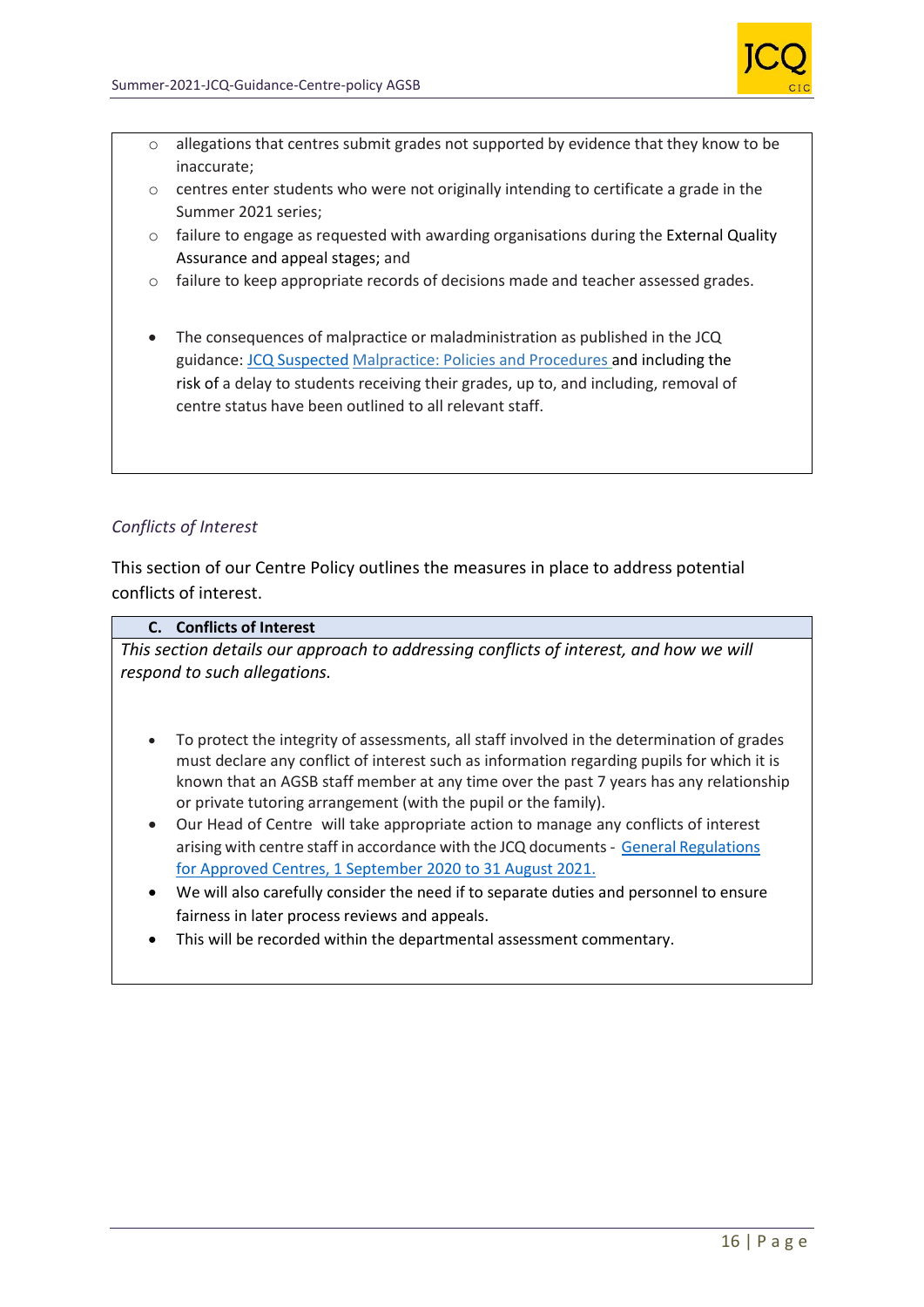

# *[Optional section if your centre is accepting Private Candidates – if not, then this section can be deleted]*

# Private candidates

This section of our Centre Policy outlines our approach to working with Private Candidates to arrive at appropriate grades.

#### **A. Private Candidates**

*This section details our approach to providing and quality assuring grades to Private Candidates.*

The centre does not have private candidates who are not former students of the school. However, we do have a number of former students who have been entered for resit exams in 2021 and these will be referred to as private candidates in this document.

- Our arrangements for assessing Private Candidates to arrive at appropriate grades are identical to the approaches utilised for internal candidates
- Where it has been necessary to utilise different approaches, the **JCQ Guidance on Private Candidates** has been followed and any divergences from our approach for internal candidates have been recorded on the appropriate student documentation.
- In undertaking the review of cohort grades in conjunction with our centre results profiles from previous examined years, the grades determined by our centre for Private Candidates have been excluded from our analysis.

# External Quality Assurance

This section of our Centre Policy outlines the arrangements in place to comply with awarding organisation arrangements for External Quality Assurance of teacher assessed grades in a timely and effective way.

#### **A. External Quality Assurance**

*This section outlines the arrangements we have in place to ensure the relevant documentation and assessment evidence can be provided in a timely manner for the purposes of External Quality Assurance sampling, and that staff can be made available to respond to enquiries.*

- All staff involved have been made aware of the awarding organisation requirements for External Quality Assurance as set out in the **JCQ Guidance**.
- All necessary records of decision-making in relation to determining grades have been properly kept and can be made available for review as required.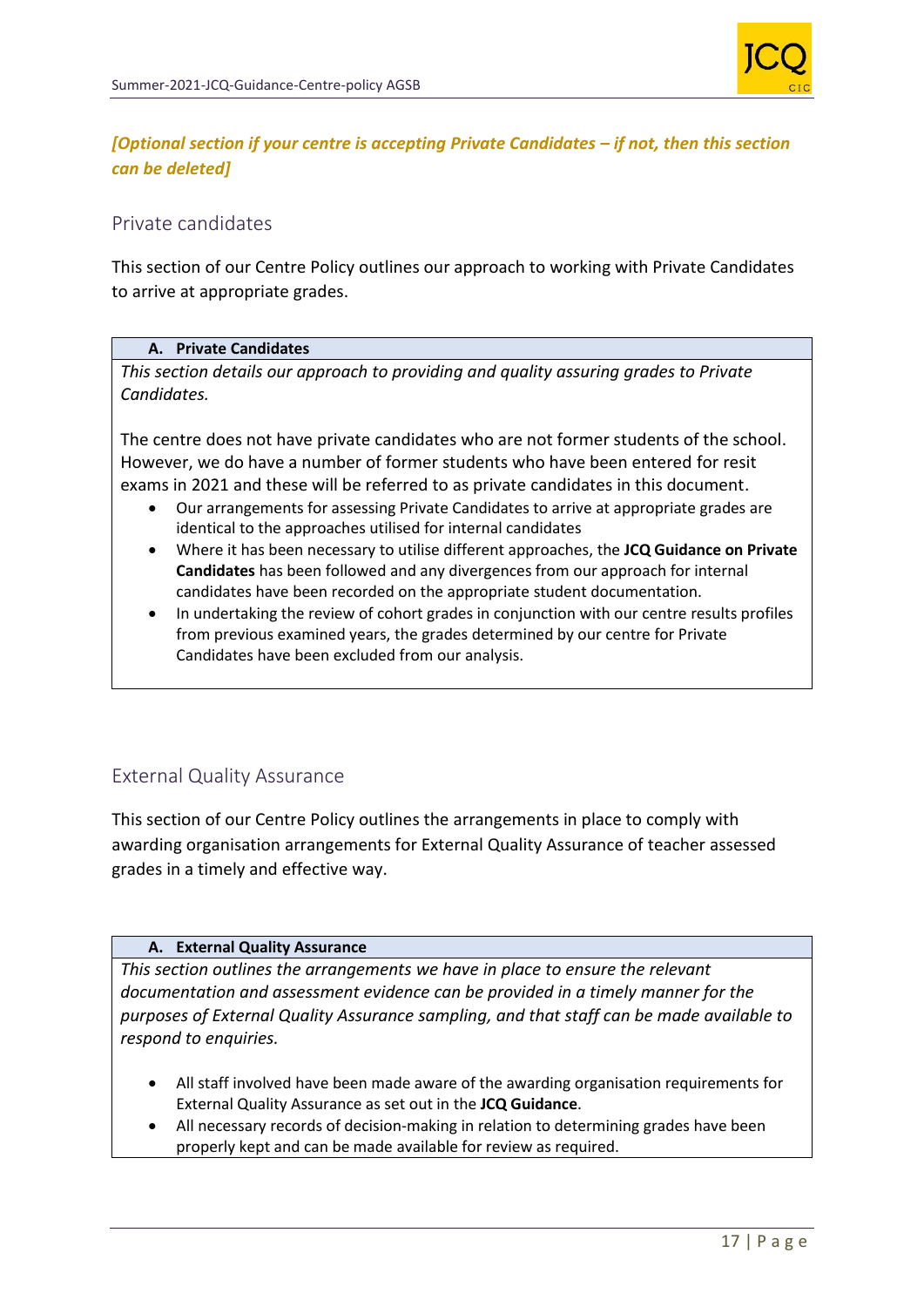

- All student evidence on which decisions regarding the determination of grades has been retained and can be made available for review as required.
- Instances where student evidence used to decide teacher assessed grades is not available, for example where the material has previously been returned to students and cannot now be retrieved, will be clearly recorded on the appropriate documentation.
- All staff involved have been briefed on the possibility of interaction with awarding organisations during the different stages of the External Quality Assurance process and can respond promptly and fully to enquiries, including attendance at Virtual Visits should this prove necessary.
- Arrangements are in place to respond fully and promptly to any additional requirements/reviews that may be identified as a result of the External Quality Assurance process.
- Staff have been made aware that a failure to respond fully and effectively to such additional requirements may result in further action by the awarding organisations, including the withholding of results.

# Results

This section of our Centre Policy outlines our approach to the receipt and issue of results to students and the provision of necessary advice and guidance.

#### **A. Results**

*This section details our approach to the issue of results to students and the provision of advice and guidance.*

- All staff involved have been made aware of the specific arrangements for the issue of results in Summer 2021, including the issuing of A and GCSE results in the same week.
- Arrangements will be made to ensure the necessary staffing, including exams office and support staff, to enable the efficient receipt and release of results to our students.
- Arrangements will be in place for the provision of all necessary advice, guidance and support, including pastoral support, to students on receipt of their results.
- Such guidance will include advice on the appeals process in place in 2021 (see below).
- Appropriate staff will be available to respond promptly to any requests for information from awarding organisations, for example regarding missing or incomplete results, to enable such issues to be swiftly resolved.
- Parents/guardians have been made aware of arrangements for results days.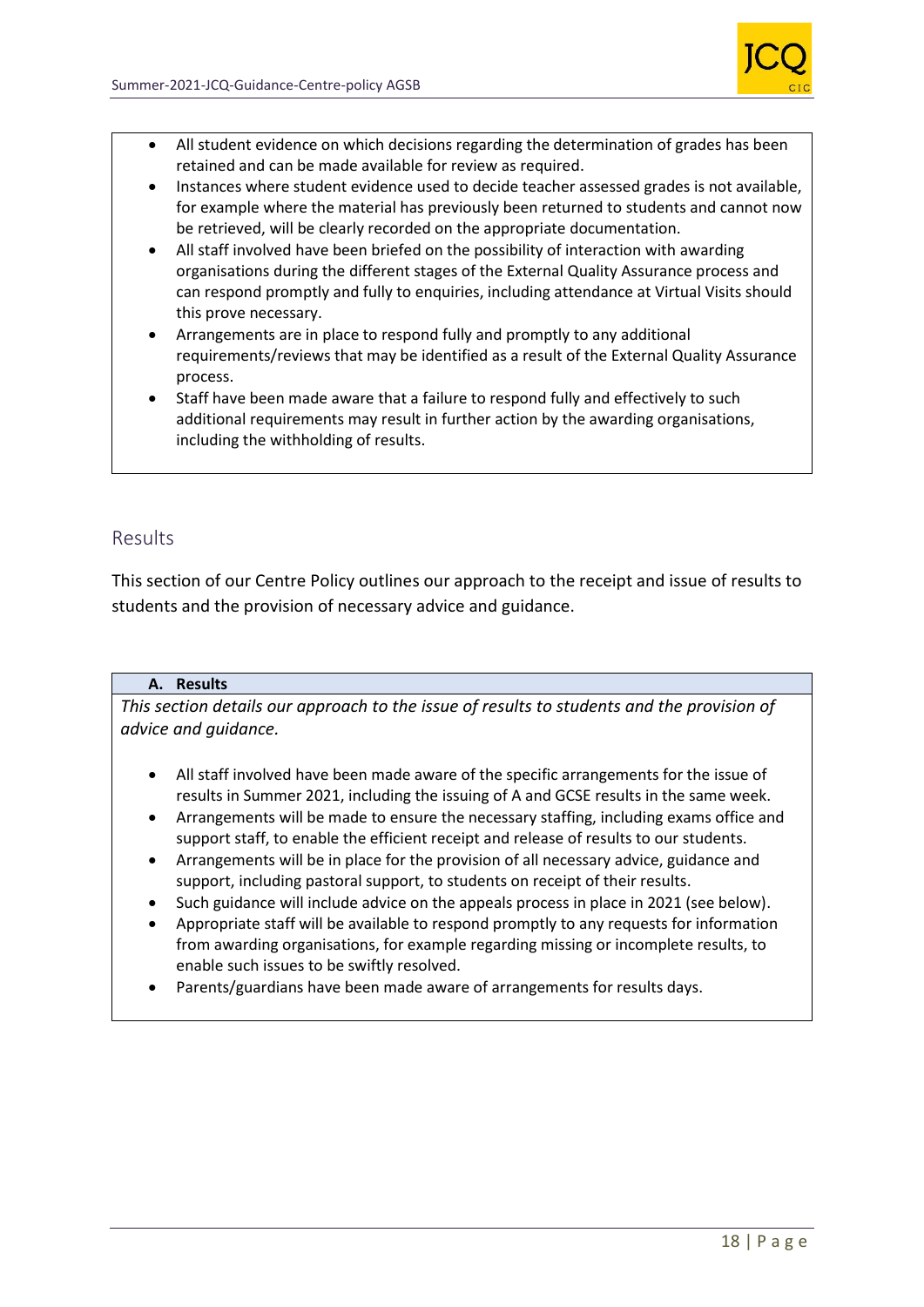

# Appeals

This section of our Centre Policy outlines our approach to Appeals, to ensure that they are handled swiftly and effectively, and in line with JCQ requirements.

# **A. Appeals**

*This section details our approach to managing appeals, including Centre Reviews, and subsequent appeals to awarding organisations.*

- All staff involved have been made aware of the arrangements for, and the requirements of, appeals in Summer 2021, as set out in the **JCQ Guidance**.
- Internal arrangements will be in place for the swift and effective handling of Centre Reviews in compliance with the requirements.
- All necessary staff have been briefed on the process for, and timing of, such reviews, and will be available to ensure their prompt and efficient handling.
- Learners have been appropriately guided as to the necessary stages of appeal.
- Arrangements will be in place for the timely submission of appeals to awarding organisations, including any priority appeals, for example those on which university places depend.
- Arrangements will be in place to obtain the written consent of students to the initiation of appeals, and to record their awareness that grades may go down as well as up on appeal.
- Appropriate information on the appeals process will be provided to parents/carers.